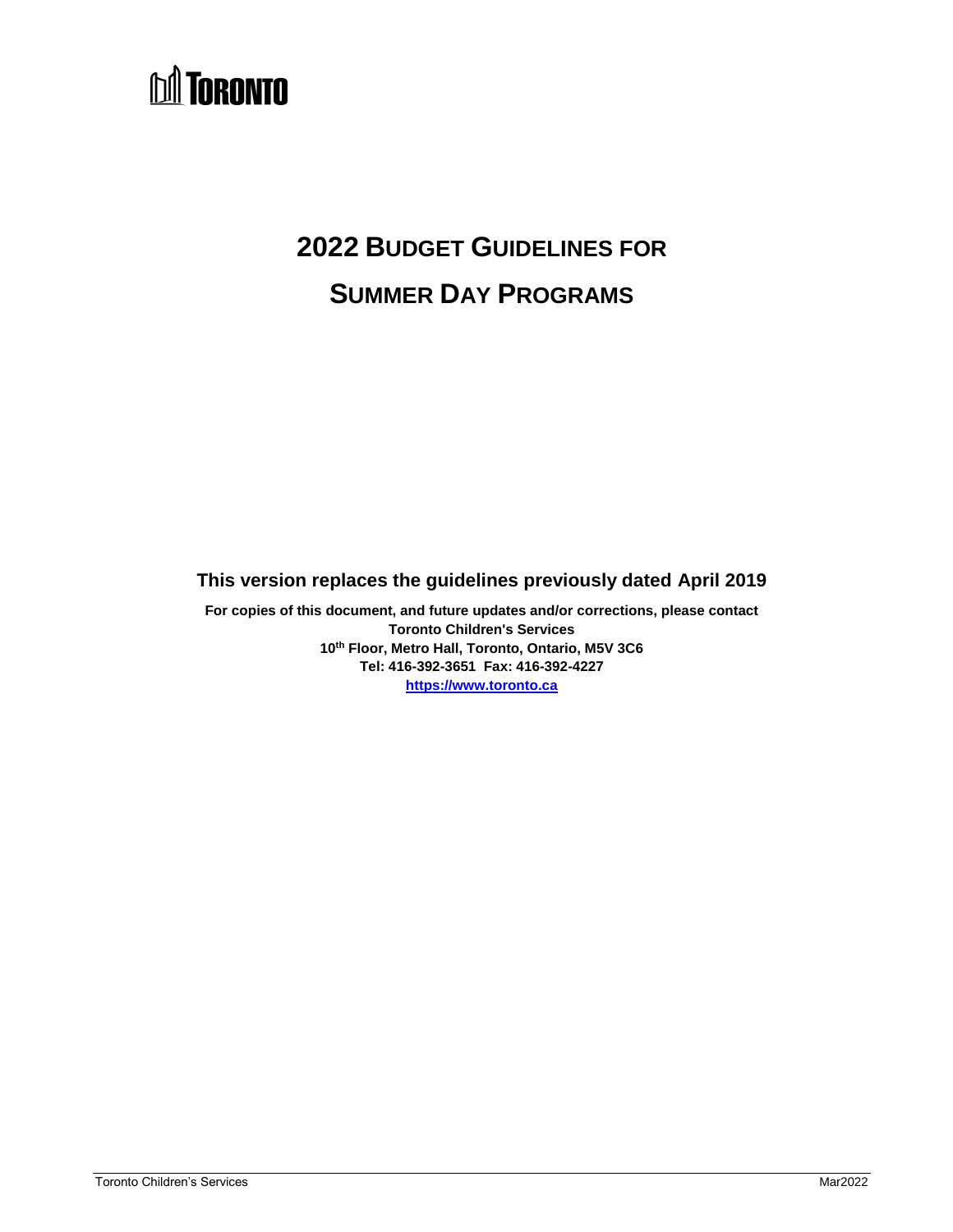# **Table of Contents**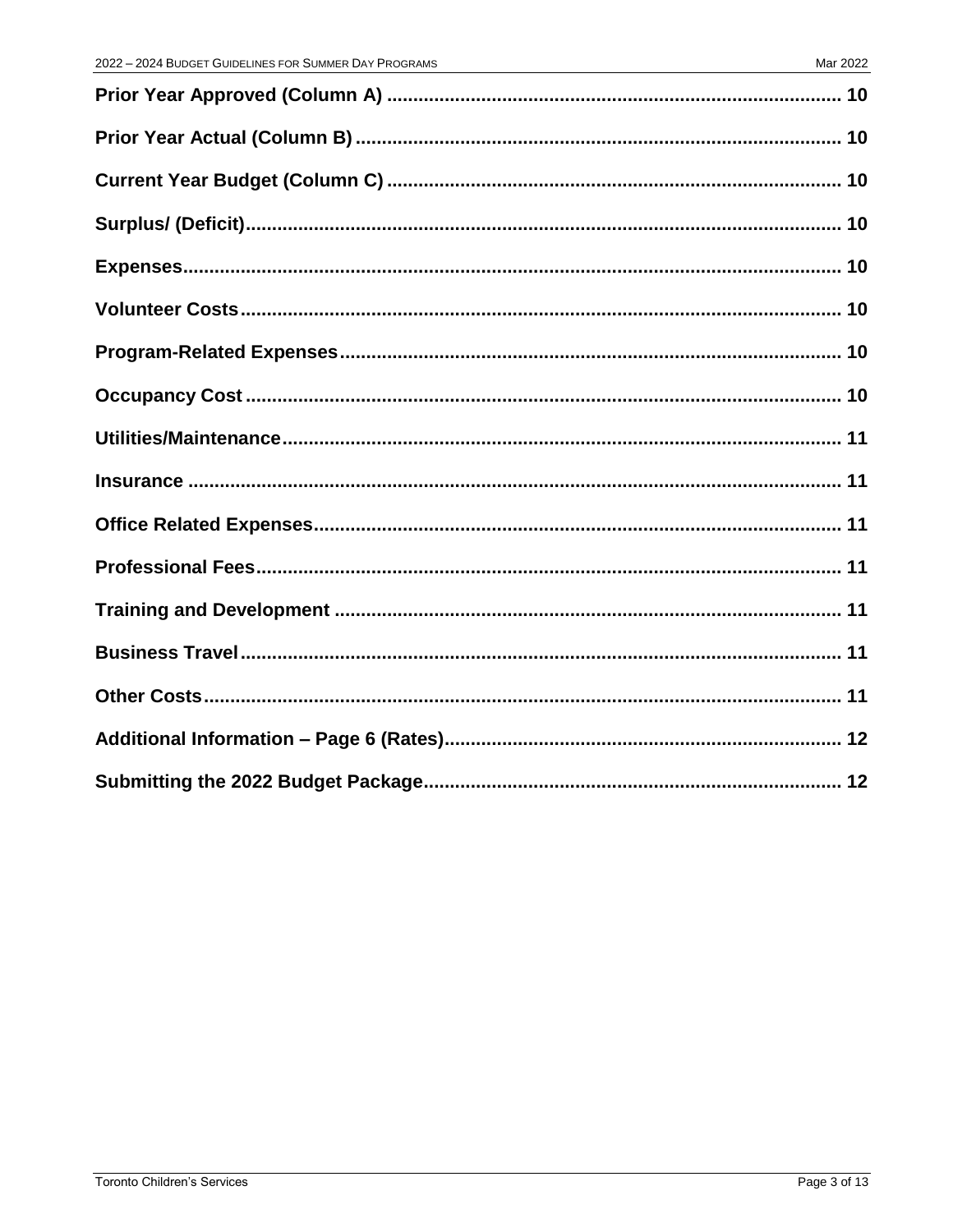# <span id="page-3-0"></span>**Purpose and Overview**

.

The primary purpose of these guidelines is to provide agencies with a Service Agreement with the City of Toronto, guidance on the Toronto Children's Services ("TCS") budget submission process for Summer Day Programs, and to assist agencies in completing the budget accurately. The budget will be used to determine the funding level for 2022, 2023, and 2024. Agencies with a Service Agreement with TCS are required to comply with these guidelines.

This document outlines budget submission deadlines, a description of the allowable operating expenses funded by the City (and maximum funding thresholds if applicable), and describes the budget analysis conducted by TCS.

This document is updated regularly to reflect current legislation, guidelines, or policies issued by the Ministry of Education and TCS. Changes will provide clarity regarding service provider reporting requirements and/or TCS funding responsibilities.

# <span id="page-3-1"></span>**Budgets and Their Use to Service Providers and the Division**

Budgets are financial plans used by agencies. A budget takes the agency's operational goals and objectives and translates it into something measurable to assist the agency in establishing priorities, identifying efficiencies, measuring actual performance, anticipating future conditions, and avoiding otherwise unforeseen issues.

TCS uses the budgets as a mechanism to ensure accountability, for the use of public funds, which TCS extends to service providers.

TCS funding paid to service providers with a Service Agreement is based on budgeted cost and operational information. As a result, funded agencies should ensure that the submitted budget information is accurate and reflects actual operating expenses.

# <span id="page-3-2"></span>**What is Budget Analysis?**

TCS analyzes all of the information in the submitted budget to ensure reasonableness. The analysis also includes a review of the sustainability of the program's operating plan and the overall financial health of the agency. The analysis is conducted based on knowledge of the childcare sector, the operations of specific Summer Day programs, and the application of the City's relevant guidelines and policies. The amounts budgeted for the current year are compared to the prior year's approved amounts and actual performance to identify significant variances, which may require follow-up.

# <span id="page-3-3"></span>**City of Toronto Funding Responsibilities**

TCS enters into service agreements with various types of organizations that provide services for children in the City of Toronto. These organizations are required to submit a budget for each location funded. TCS analyzes the budget submitted by the agency, ensuring reasonableness and compliance with all applicable guidelines and policies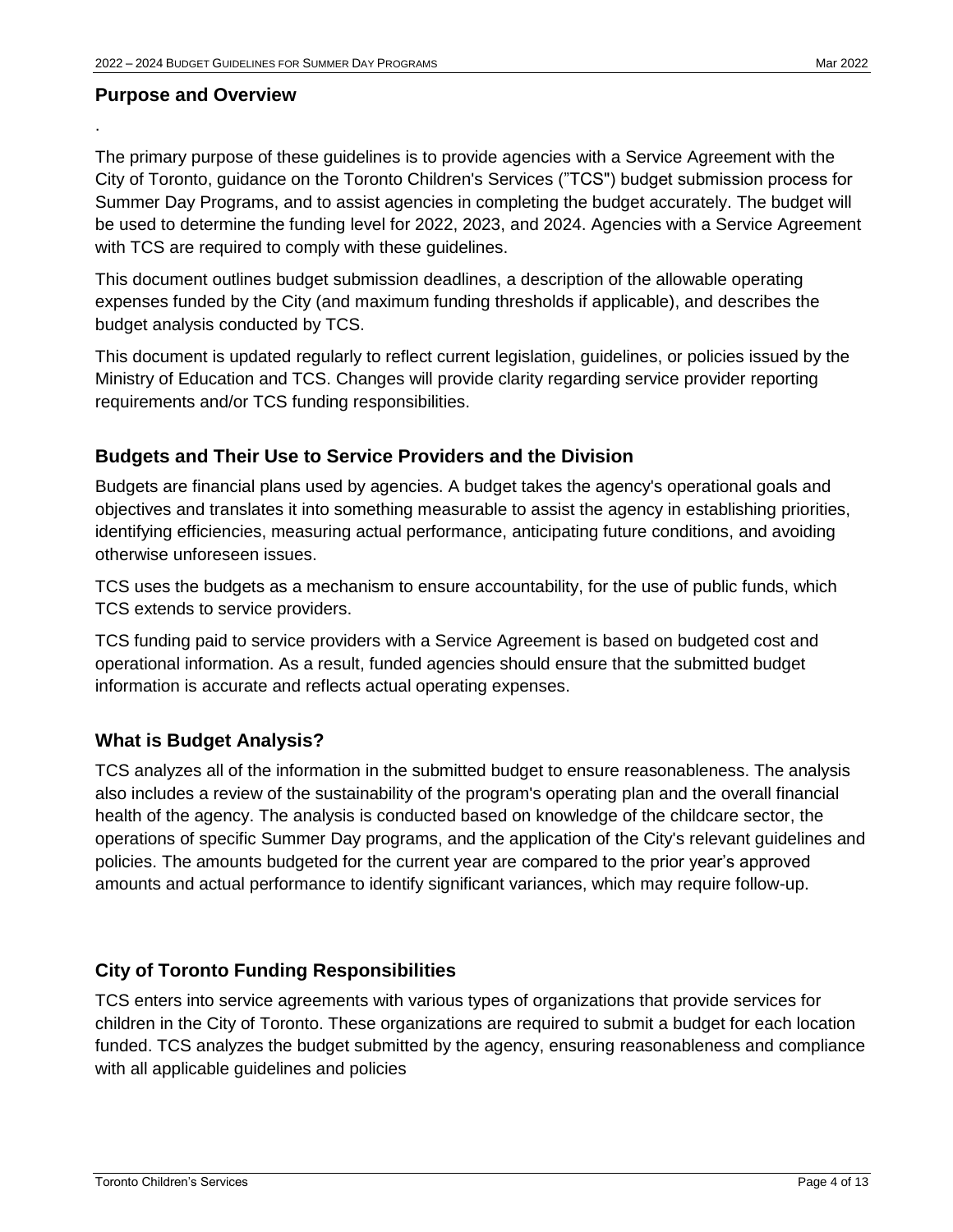TCS enters into Service Agreements with agencies that provide Summer Day Programs that offer a range of activities during the summer for children in local communities. Agencies contracted to provide these programs must meet the TCS requirements for "Standards for Summer Day Programs".

# <span id="page-4-0"></span>**Service Provider/Agency Responsibilities – Budget**

Service providers are required to submit various reports/documents etc. to TCS each year. For information on the reporting requirements and submission deadlines, please refer to the Business Cycle, which is available on the ['Contract & Financial Information'](https://www.toronto.ca/community-people/community-partners/early-learning-child-care-partners/financial-information/) web page.

# <span id="page-4-1"></span>**Submission of Operating Budget**

All service providers of Summer Day Programs must submit a realistic operating budget for each location that receives funding. Preparing an operating budget is a process that requires the organization's management to plan for the current year, taking into account the actual financial performance of the prior year, as well as any planned changes to the agency's operations. Entering the details of the program's budget into the TCS budget template is one aspect of an organization's budgeting process and should not be the extent of the organization's process of planning for the budget period.

Funding approved by the City is based on the program's planned operations as outlined in their approved budget for the period. Any changes to the program's service levels, staffing levels, public fees, or days of operation may affect the Agency's funding indicated in their Service Agreement and Schedules.

Agencies should discuss in advance any planned changes to the agency's operations (e.g. staffing levels, service levels, or days of operation) with their TCS Consultant. The Consultant can advise the Agency of whether changes to operations will impact funding levels, whether an application to amend the Agency's Service Agreement is required, and the timing of any changes to the Agency's Service Agreement and/or funding.

Since 2016, service providers in receipt of funding for summer day programs are required to submit a budget every three years. The 2022 budget will be used to determine the funding level for 2022, 2023, and 2024. Funding for each year is contingent on available funding in the Toronto Children's Services operating budget as approved by Council.

Children's Services may request an agency to submit a budget for summer day program funding if there are significant changes to service levels or actual revenue/expenses during the three-year budget cycle. If an Agency is required to submit a budget for summer day program funding you will be notified in writing. In order to remain eligible for funding for 2022, service providers will be required to notify Children's Services in writing of their intention to operate a summer day program by May  $9<sup>th</sup>$  of each year (i.e. May 9, 2022, for 2022 funding). Service providers will also be required to submit updated information regarding current board members, fees charged to parents, days of service, number of children served, etc. by May  $9<sup>th</sup>$  of each year. Please refer to the cover page of the 2022 Budget Package for more information.

 Organizations must provide required supporting documentation including evidence that indicates the reasonableness of allocated expenses, such as budgeted rent expenses based on the square footage occupied.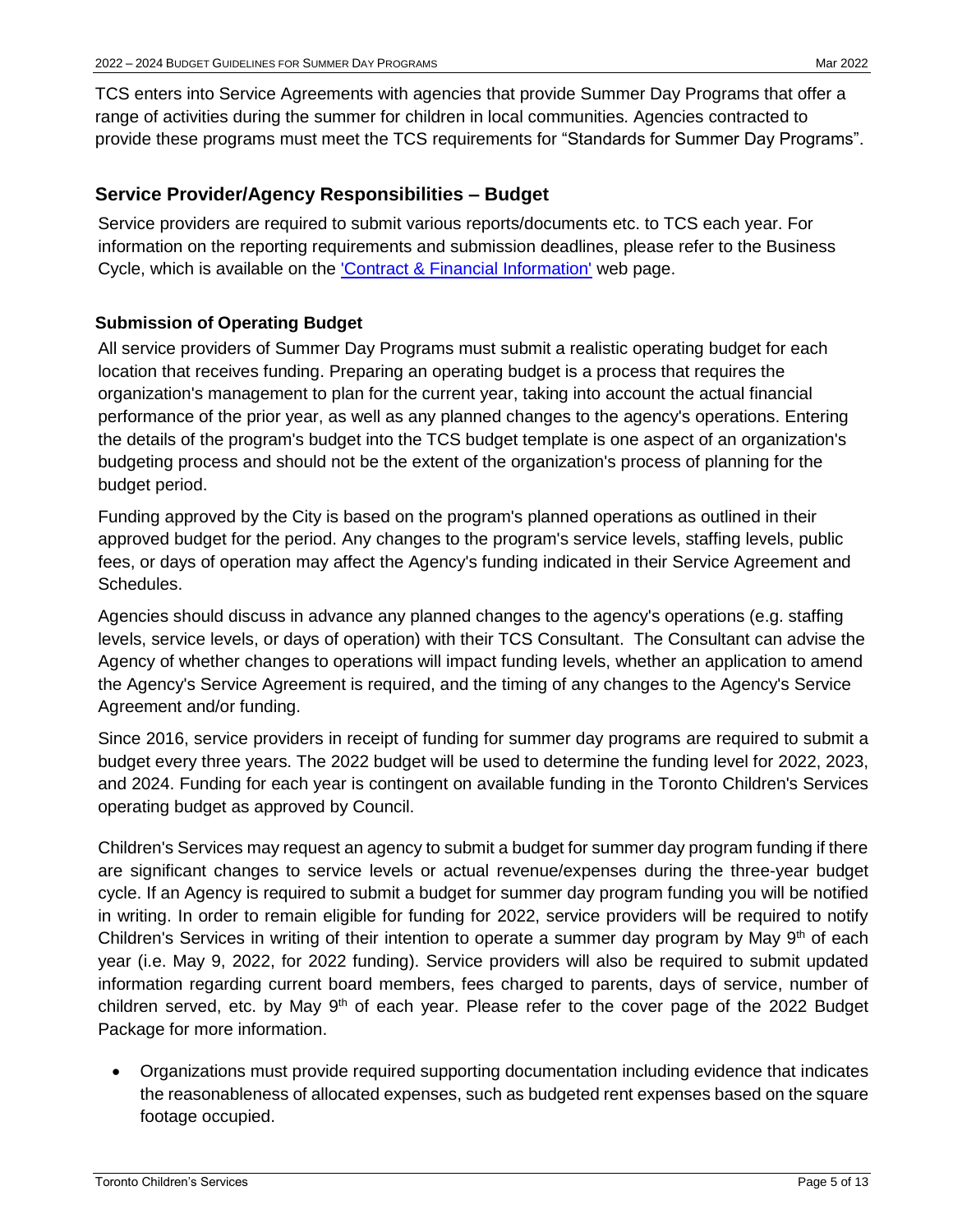- The operator/administrator must inform the TCS Consultant immediately when a decision has been made to change the fee charged to the public.
- The agency must notify the TCS Consultant of any decision to close the summer day program for days over and above the number of closure days approved in the budget.

# <span id="page-5-0"></span>**Service Provider/Agency Responsibilities**

# <span id="page-5-1"></span>**Audited Financial Statements**

In accordance with City policies, all programs must provide Children's Services with audited financial statements within four months of the organization's fiscal year-end if they receive \$20,000 or more funding within a calendar year:

When a program is part of an Agency with more than one location, the funding thresholds are set at the Agency level; however, disclosure is required by location.

 In order for the City to effectively maintain financial reporting obligations, TCS will be implementing sanctions and penalties for non-compliance with business deadlines.

Agencies who are unable to meet the audit submission deadline must submit an extension request in writing to their TCS Consultant. The extension request should include the reason for the extension as well as the anticipated submission deadline. Failure to submit the required statements in the specified format may result in sanctions being applied.

Financial Statement submissions, whether audit or review engagements contain an Independent Auditors Report (Opinion Statement) signed by a Licensed Public Accountant who is independent of the Agency. It is the responsibility of the Agency to confirm the auditor has a valid license to perform Audits and/or Review Engagements in Ontario. For more information about Auditors, Audits, and Review Engagements, contact the Certified Professional Accountants Association of Ontario.

Organizations will be required to revise and resubmit audited financial statements that:

- Do not comply with Canadian Auditing Standards;
- Are not prepared based on the appropriate accounting standards;
- Are not completed by a Licensed Public Accountant;
- Are not in compliance with the TCS Audit Guidelines and financial reporting requirements;
- Do not present the revenue and expenses using the same line-by-line format as in the approved Budget.

For more information on the required format of the audited financial statements, please refer to the Audit Guidelines for Childcare Agencies, which can be found at [www.toronto.ca/children/operators.](https://www.toronto.ca/community-people/community-partners/early-learning-child-care-partners/financial-information/)

# <span id="page-5-2"></span>**Governance**

- Non-profit agencies shall submit a copy of the Annual General Meeting Minutes each year. The minutes shall include the approval of the previous year's AGM minutes, approval or availability of the previous year's audited financial statements, the election of the Board of Directors, and appointment of the auditor.
- Two Signing Officers are required for cheque signing purposes in a non-profit organization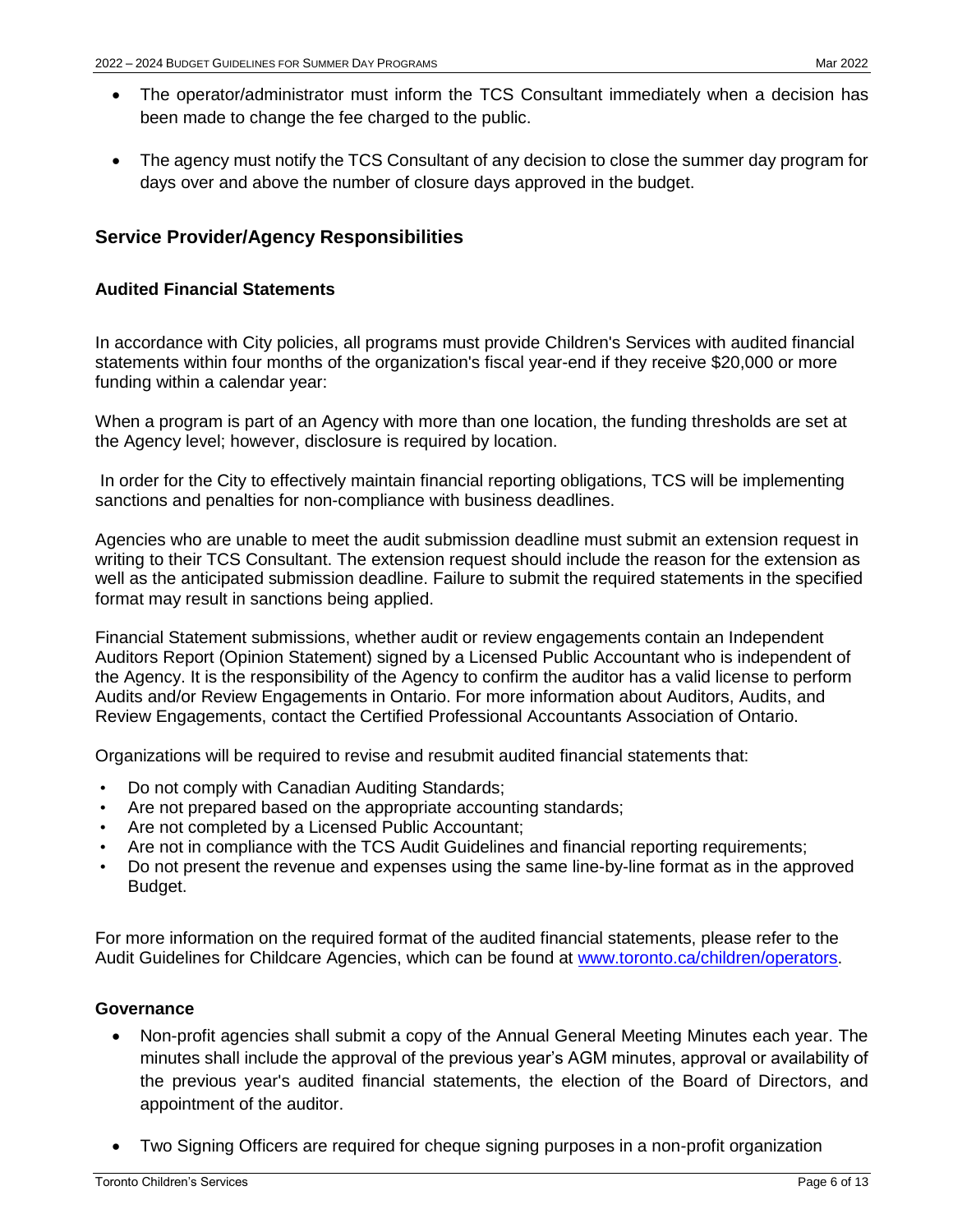#### <span id="page-6-0"></span>**Insurance**

- As insurance coverage is renewed, a copy of the updated certificate must be submitted to the TCS Consultant
- The current minimum level for general liability insurance is \$2 million.
- The certificate must list all locations in receipt of funding from the City, contain a cross liability clause, and name the City as an additional insured.

#### <span id="page-6-1"></span>**Documentation**

- Several supporting documents must be submitted with the annual budget to determine funding levels for the year. Failure to submit the required information may result in sanctions being applied.
- These documents are reviewed to assess the reasonableness of the nature, type, and amount of expenses incurred.
- As per the Agency's service agreement with the City, the agency must make financial and enrolment records available to City staff upon request. The City may request access to the Agency's records any time during the term of the service agreement and for seven years after the expiry or termination of the agreement.
- A Summer Day Program Statistics form must be submitted by September 19<sup>th</sup> for each year summer day funding has been received (i.e. September 19, 2022).

# <span id="page-6-2"></span>**Overpayment**

 The Agency must inform their TCS Consultant immediately of any overpayments made by the City and these funds should be returned to the City within the stated period.

# <span id="page-6-3"></span>**2022 Budget for the Provision of Summer Day Programs**

A budget must be submitted for each location providing summer day programs. Please indicate the name of the location on the front cover, as well as the agency name. This budget should be submitted by May 9, 2022, and approved funding will apply to 2022, 2023, and 2024.

# <span id="page-6-4"></span>**Current Officers of the Board/Organization – Page 1 (Board)**

Complete the required information on page 1 of the budget package. A separate listing with all names, addresses, and phone numbers of Board Members can be attached if a listing already exists. Any changes to the Board Members in 2022 must be submitted to Children's Services. This also applies to changes in Signing Officers.

Agencies will be required to confirm the Current Board Members of Signing Officers for 2022 by May 9, 2022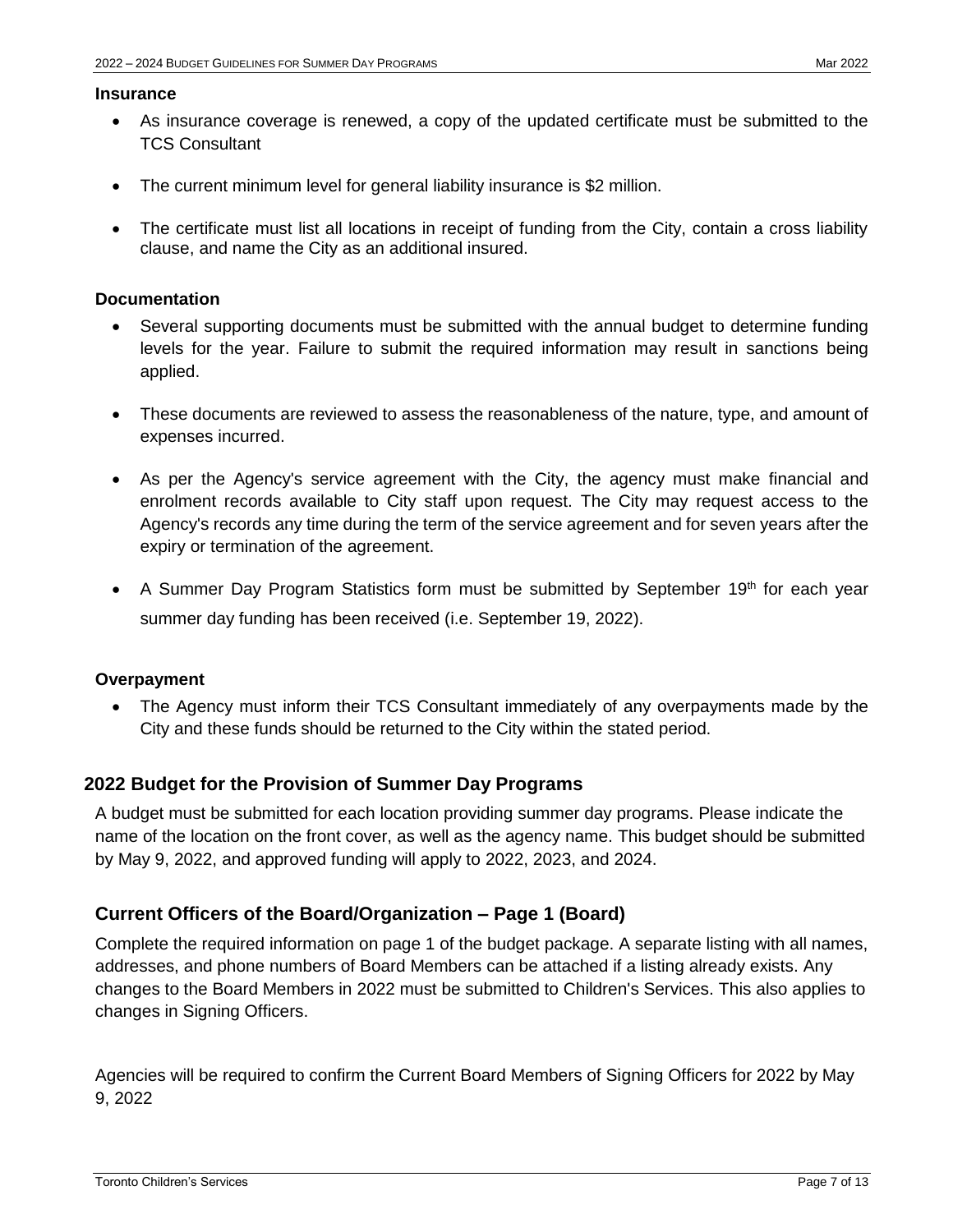# <span id="page-7-0"></span>**Days of Service and Children Served – Page 2 (Info)**

Complete the required information on page 2 of the budget package, including the ages of children served and the different age groups served.

List the start and end date for the year 2022, and the dates the summer day program is closed and is not available to families in 2022. Then determine the total days the summer day program is open and the program is available. Provide information on the sessions offered over the summer, noting the start and end date of each session and the capacity of each session. The information on this form will assist Children's Services staff in providing accurate information on the summer day program to families.

Agencies will be required to confirm the days of service and number of children served for 2022 by May 9, 2022.

# <span id="page-7-1"></span>**Staffing and Administration Information – Page 3 (Staff)**

Salaries, wages, and benefit costs compose a large majority of expenses in a service organization. Therefore, the TCS Consultant will focus their attention on this area and require specific detail relating to this category to complete their analysis.

# <span id="page-7-2"></span>**Salary Guidelines**

No individual salary can exceed the maximum salary paid by the City for equivalent job requirements. A full-time equivalent (FTE) staff is one who works 35 hours a week. Where staff work less than 35 hours a week, the maximum allowable salary is pro-rated based on the number of hours worked in the week.

Salaries should include all wage grants and pay equity. Salaries for untrained program staff cannot exceed the maximum paid by the City for untrained staff, regardless of years of service. Untrained staff salaries may be allowed to be above the City's maximum only in circumstances where there has been a pay equity settlement. In this case, a copy of the pay equity plan must support this claim.

The minimum hourly wage payable must comply with minimum wage requirements.

For reference, in 2022 the maximum hourly rate (based on 35 hours a week) for Assistant (Non-RECE) is \$30.53, RECE Teaching Staff Grade 2 or equivalent trained is \$35.20, RECE Teaching Staff Grade 1 / Assistant Supervisor or equivalent trained is \$39.17, Supervisor is \$59.18 and Administration is \$68.30

# <span id="page-7-3"></span>**Program Staff**

List all the senior and junior program staff that work at the site and provide the required information for each individual.

# <span id="page-7-4"></span>**Program Coordinator/Supervisor**

Provide the required information for the Program Coordinator or Supervisor. Only the salary related to the hours of supervision provided to the summer day program should be provided in this section. If the Program Coordinator/Supervisor also works as a program staff, the salary related to their hours working in the program should be provided in the section for program staff.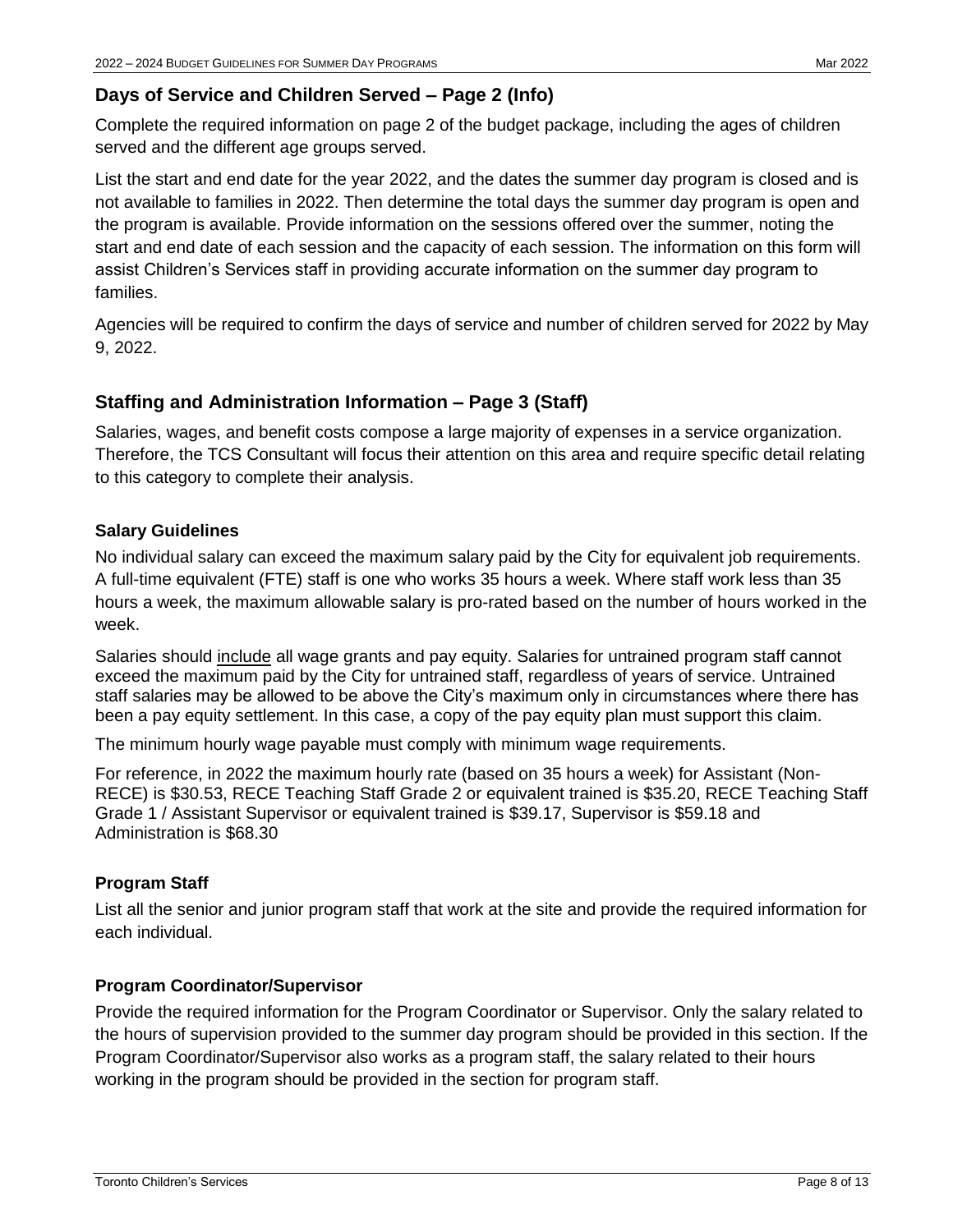# <span id="page-8-0"></span>**Estimated Number of Full-Time Equivalent Volunteers**

Provide the total daily volunteer hours. To determine the full-time equivalent number of volunteers per day, divide the total daily volunteer hours by the standard number of hours worked by program staff per day.

# <span id="page-8-1"></span>**Staff Benefits**

Provide the total cost of staff benefits, including vacation pay, for all staff employed in the summer day program.

Employer contributions and benefits are allowable budget expenses up to a maximum of 25% of the total projected salary costs, including staffing and allocated admin. Any wage grants paid towards benefits are included in the 25% allowable benefit costs.

# <span id="page-8-2"></span>**Administration**

Administration costs are allowed for a variety of administrative responsibilities. This includes bookkeeping, clerical assistance, as well as the Executive Director of the program, provided the costs fall within the maximum allowable costs for administration.

The maximum allowable administrative salary/cost may be shared by more than one individual involved in administrative duties and may include contracted bookkeeping services.

If salaried employees provide administrative services, details regarding the employee's name, position, salary, etc. should be provided in the section titled "Administration".

If contractors provide administrative services, (e.g. contracted bookkeeper or accountant) the amount for the contracted service should be reported in the section titled "Contracted Administration".

Multi-service organizations may incur central administration costs that are allocated to various programs or locations. The central administration costs incurred for summer day programs in a multiservice organization should be reported under the section titled "Allocated Central Administration". This amount will be reviewed for reasonableness as part of the budget analysis process.

The agency must provide clear evidence to support the reasonableness of the allocation. The onus of providing this evidence rests with the agency.

Operators with multiple sites must provide details regarding allocated central administration costs, including staff name(s), job duties, salary, etc.

# <span id="page-8-3"></span>**Revenue – Page 4 (Rev)**

The page captures the amount and type of program income received by the summer day program. Please provide the estimated amount of income for the applicable income categories. Projected revenue should be based on current City funding and other revenue sources.

A separate revenue line for the **City of Toronto, Recreation Grant** is included in the 2022 budget. Agencies receiving the Recreation Grant (Major or Minor Recreation) from the City of Toronto, Social Development, Finance, and Administration Division must input the grant amount on this line. TCS will be responsible for administering this fund. The Schedule 5 for these agencies will reflect the combined total funding from Children Services and Recreation Grants. This will become the funding envelope from the City.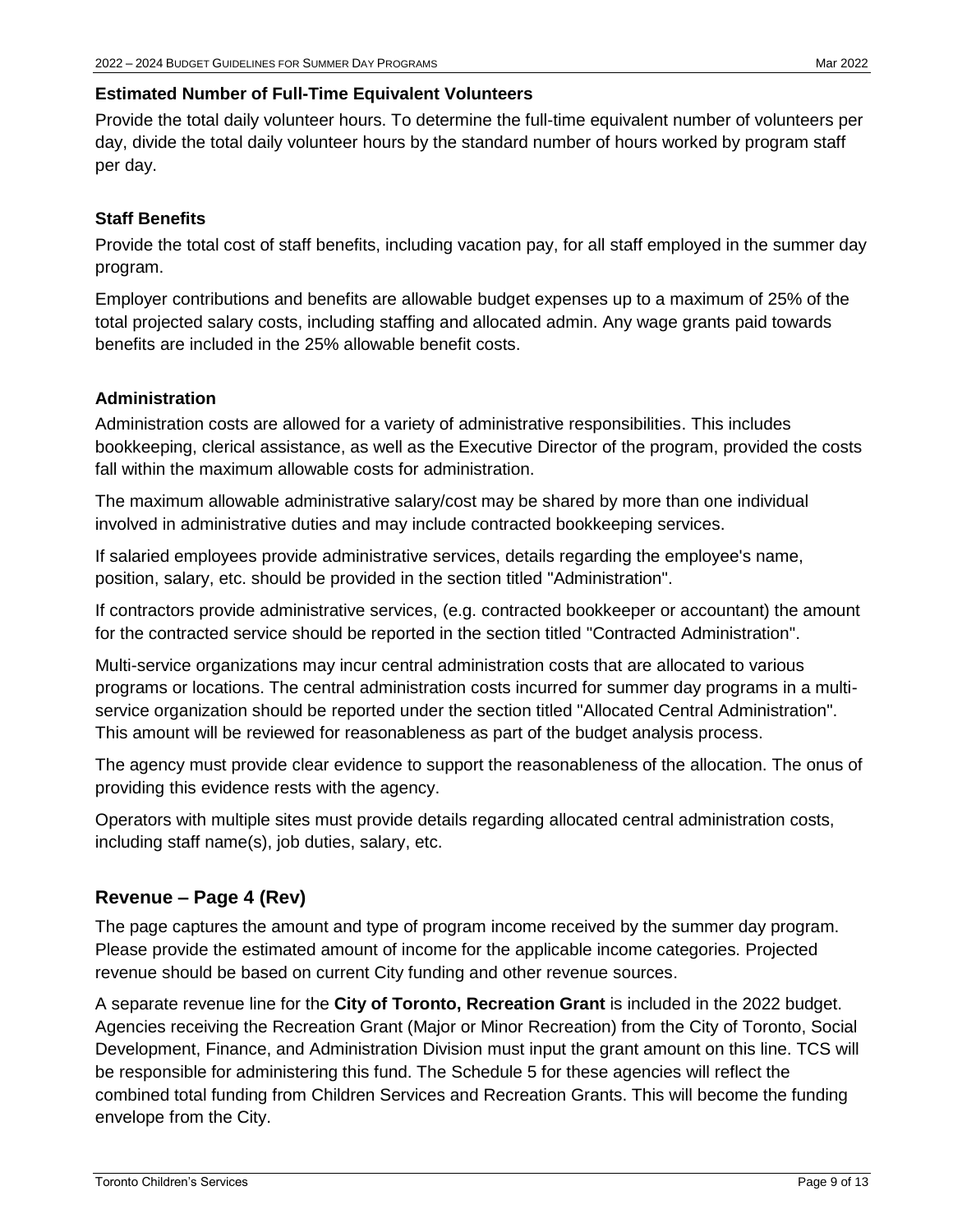# <span id="page-9-0"></span>**Operating Budget – Page 5 (Budget)**

<span id="page-9-1"></span>Revenue totals are transferred from page 4 of the budget package.

# **Prior Year Approved (Column A)**

Record the expenses approved in the prior year's budget in Column A (refer to the Approved Column C in the prior year's approved Budget Submission Report).

# <span id="page-9-2"></span>**Prior Year Actual (Column B)**

Record the actual expenses incurred for the prior year in Column B.

# <span id="page-9-3"></span>**Current Year Budget (Column C)**

Record the estimated expenses for 2022 in Column C. Projected expenses should include salary increases (carried forward from page 3) and other planned increases in operating expenses.

The budgeted amounts in Column C will be used to determine the summer day program funding for 2022, co*ntingent on available funding in the annual Children's Services operating budget as approved by Council*

# <span id="page-9-4"></span>**Surplus/ (Deficit)**

The surplus/ (deficit) line allows agencies to report any planned over or under expenditure for 2022. When completing the 2022 budget, agencies should endeavor to balance budgeted expenditures against anticipated revenues and avoid submitting a deficit budget.

# <span id="page-9-5"></span>**Expenses**

The salaries, wages, benefits, and administration costs are transferred from page 3 of the budget package.

Other expenses not already captured on page 3 of the budget package should be reported in this section.

# <span id="page-9-6"></span>**Volunteer Costs**

Report costs related to recruitment and training of volunteers for the summer day program.

# <span id="page-9-7"></span>**Program-Related Expenses**

Program-related expenses include program supplies, arts and crafts supplies, gross motor equipment, sports equipment, repairs, and maintenance to equipment, field trip costs, and food costs.

# <span id="page-9-8"></span>**Occupancy Cost**

Agencies submitting budgets with occupancy costs must provide a breakdown of all amounts included in this expense category. E.g. rent, permit costs, utilities, etc.

If rent/permit costs have been included, a copy of the current lease(s) must be submitted to the TCS Consultant to support the expense included in the budget package.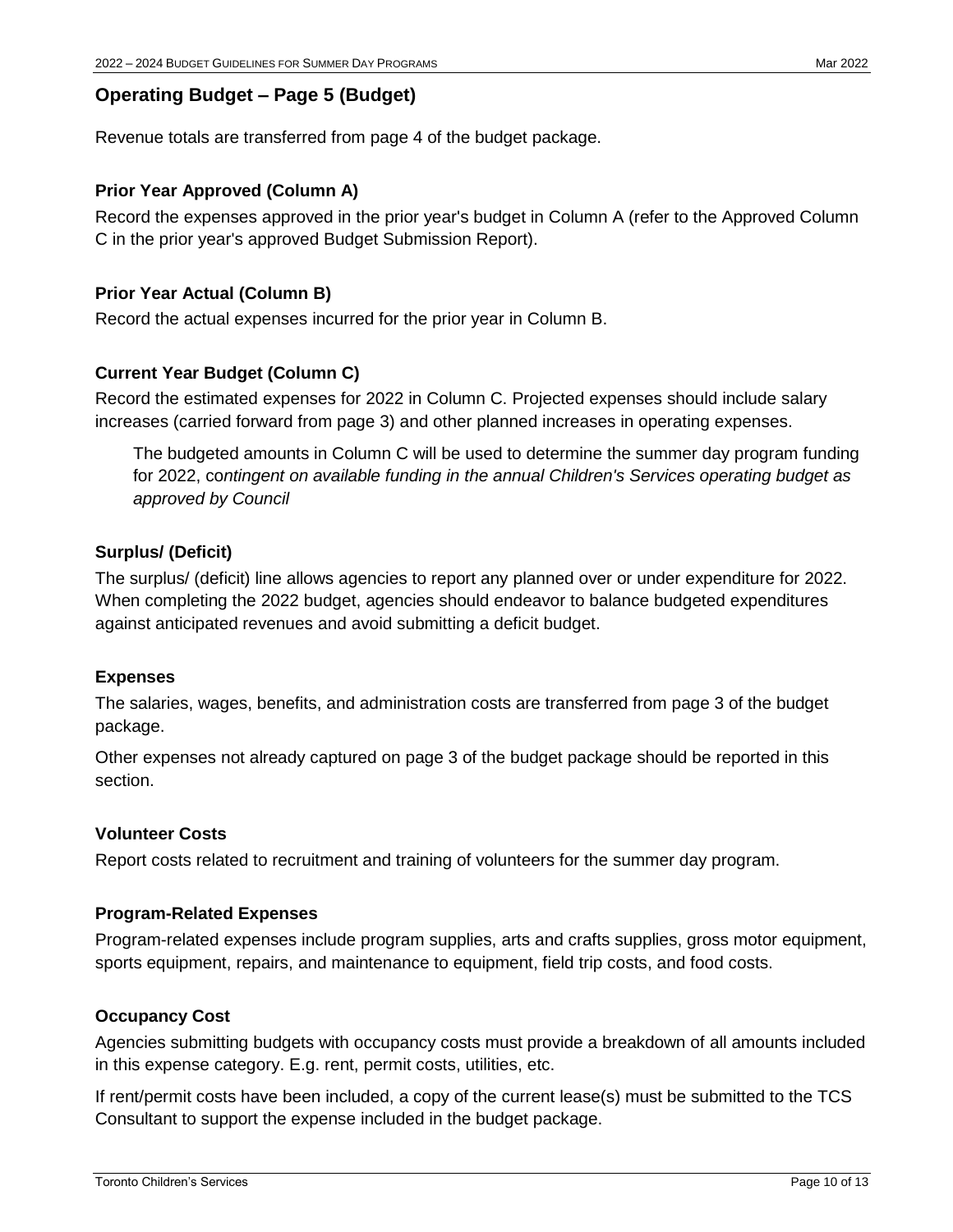In certain cases, a lease letter is acceptable. This letter must be updated annually and must include the following:

- amount of rent expense;
- address of the rental property, which must correspond to the location of the summer day program;
- length of the lease; and
- description of space being used for the summer day program, the amount of square footage being used, or the percentage of building occupancy. If the percentage of the building occupancy is included, it must be reasonable compared to the actual space used by the program, as verified during the TCS Consultant's visit.

In addition, the lease letter or lease must be signed, dated, and be on the letterhead of the landlord/property management company/property owner.

#### <span id="page-10-0"></span>**Utilities/Maintenance**

Include costs for utilities and maintenance and for the repair and upkeep of the space in which the summer day program is located.

#### <span id="page-10-1"></span>**Insurance**

Include costs related to general liability coverage of not less than \$2 million and coverage for Director's liability.

# <span id="page-10-2"></span>**Office Related Expenses**

Include items purchased for office use such as advertising, telephone, bank charges, and business taxes.

#### <span id="page-10-3"></span>**Professional Fees**

Professional fees include audit and legal fees. It does not include bookkeeping costs, which are to be reported in administration (salaried or contracted).

#### <span id="page-10-4"></span>**Training and Development**

Include staff training and development, conferences, and resource material costs.

#### <span id="page-10-5"></span>**Business Travel**

Include costs for business travel for agency staff to attend meetings, workshops, etc.

#### <span id="page-10-6"></span>**Other Costs**

Include any other costs that are unique to the summer day program which is not already itemized as an expense in the budget. These costs must be specified and would include such items as subscriptions to journals and magazines, memberships, and parent/board expenses. Expenses related to school buses and bad debts are not allowable.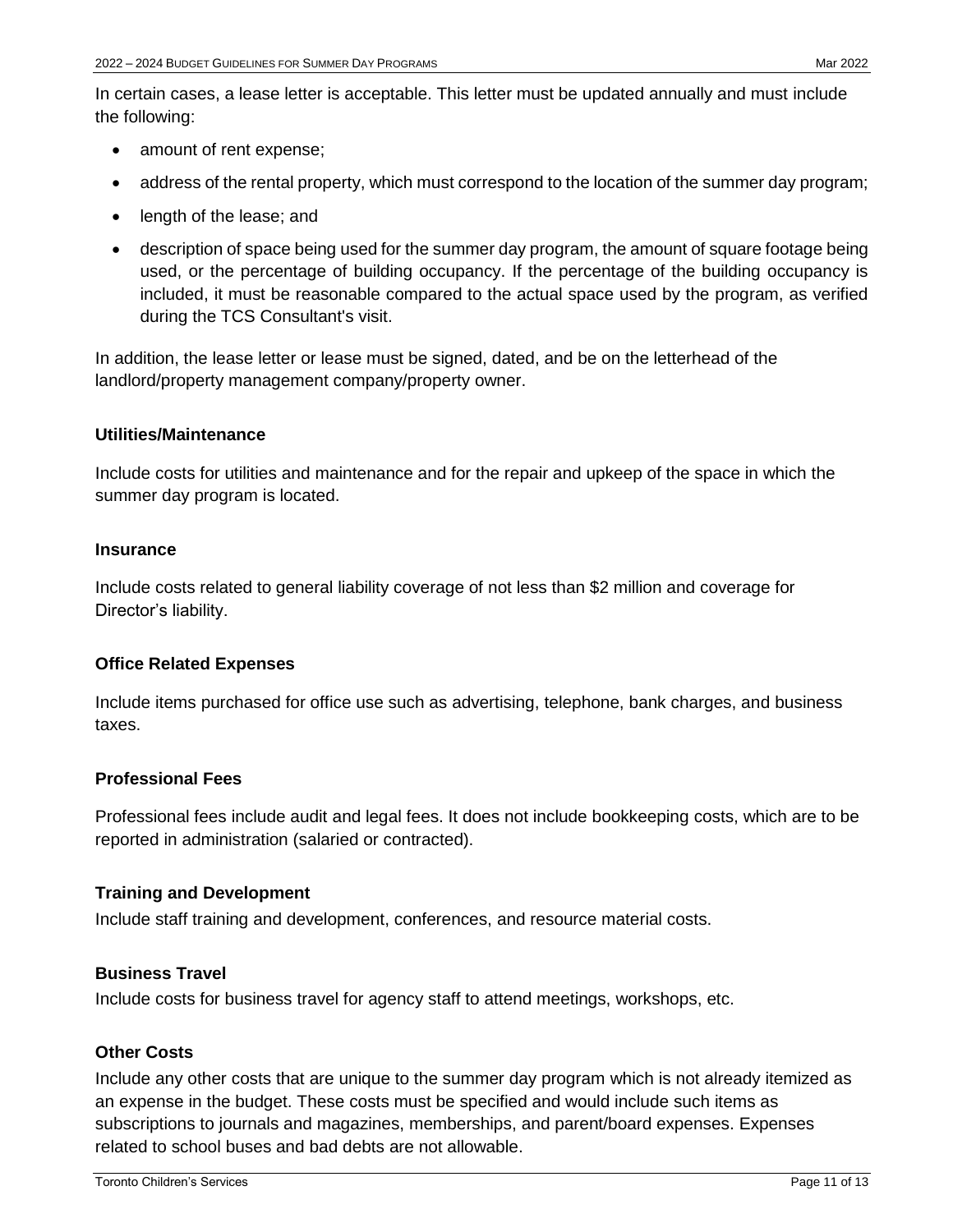# <span id="page-11-0"></span>**Additional Information – Page 6 (Rates)**

Complete the information as outlined. Provide an explanation in the event a surplus or a deficit is projected List parent fees to be charged, any additional fees, and for what purpose.

# <span id="page-11-1"></span>**Submitting the 2022 Budget Package**

The 2022 Budget Package should be completed using Microsoft Excel. The 2022 budget guidelines and forms are available on the [TCS website.](http://www.toronto.ca/children/operators) Under the heading "Key Information", click "Contract & [Financial Information \(Budget Guides & Forms\)"](https://www.toronto.ca/community-people/community-partners/early-learning-child-care-partners/financial-information/).

The Budget Package will need to be approved by the Board of Directors and signed by a Signing Officer of the Board. There are two options for sending us this information either of which will be required by **May 9th, 2022**:

- 1. By email: Please scan, attach and email a copy of the signed and dated schedule of fees charged to parents for 2022 & a signed 2022 Summer Day Budget Form to tcsfunding@toronto.ca
- 2. By mail (see mailing instructions): Please send the **original** copy of the signed and dated schedule of fees charged to parents for 2022 & a signed 2022 Summer Day Budget Form to the address below:

Faye Jose, Director, Contract & Financial Management Toronto Children's Services Metro Hall, 10<sup>th</sup> Floor 55 John Street Toronto, ON M5V 3C6

Please retain a copy of the budget package and supporting documents at the agency for your files.

If you have any questions about the 2022 budget packages, please contact your TCS Budget Consultant.

# **No Drop Off:**

Due to Covid-19 safety restrictions, there is no general public access to any Toronto Children's Services office building. All documents MUST be mailed or couriered to Metro Hall. Couriers must follow protocol described below.

# **Mailing Instructions:**

All documents must be mailed to Metro Hall – 10th floor attention Faye Jose Do not direct any mail to District Offices. Children's Services is not responsible for misaddressed or misdelivered mail.